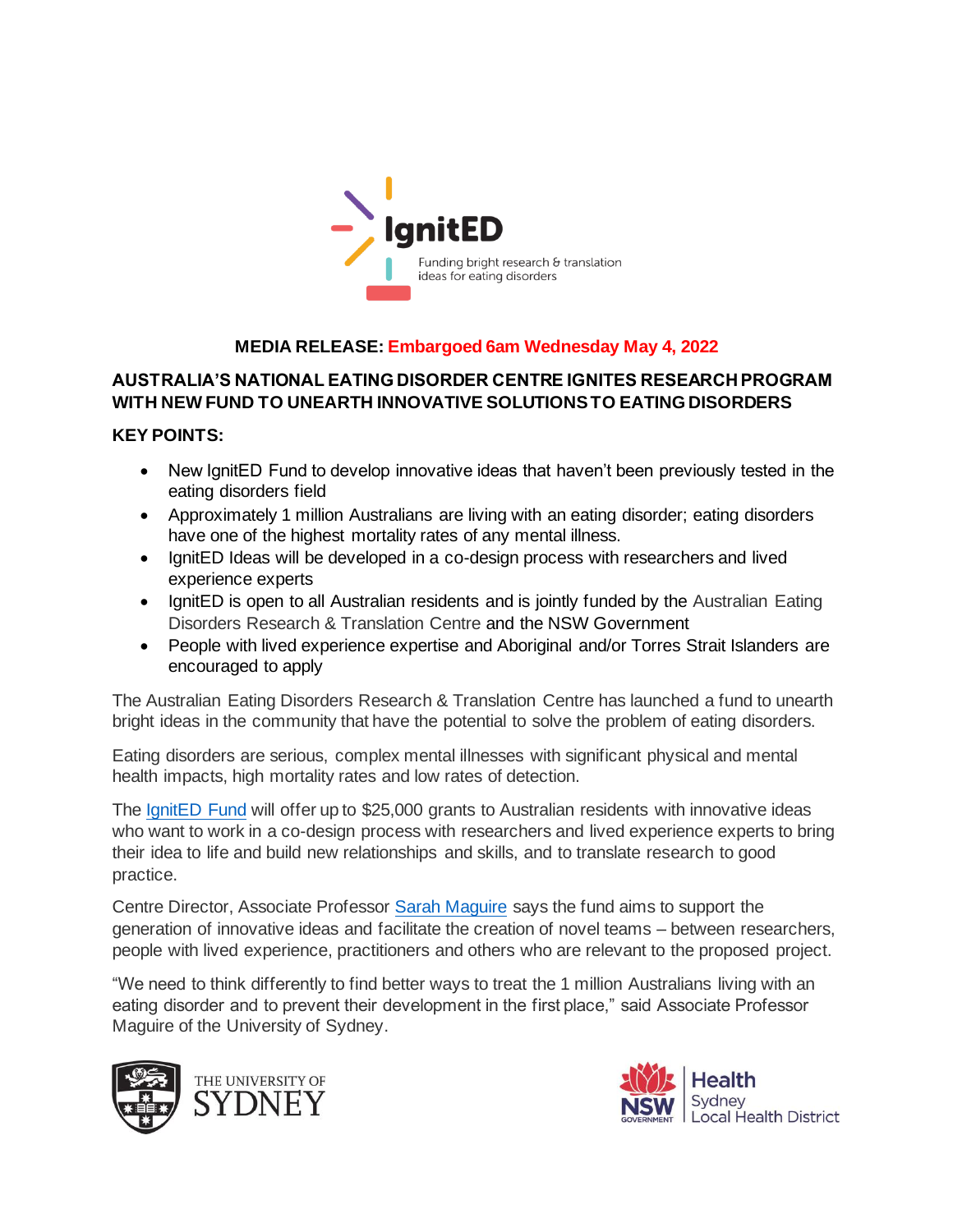

"This is an exciting opportunity to develop bold solutions that haven't been previously tested in the eating disorders field and tap the diversity and wisdom in our communities"

"We hope that the IgnitED Fund will be the starting point for new and important scientific work, that drives better treatments, better supports and better outcomes for people living with an eating disorder, their families and carers."

NSW Minister for Mental Health Bronnie Taylor says eating disorder research is a priority for the NSW Government.

"The NSW Government is committed to driving innovation in the eating disorders field. I recently had the pleasure of announcing a new \$13 million state-wide residential eating disorders treatment centre to be built in Newcastle, the first publicly funded service of its kind in NSW. These vital changes to clinical delivery must be complemented by research breakthroughs in innovation, that's why the NSW Government is sponsoring the IgnitED Fund."

Centre Lived Experience Co-Production Co-Lead Shannon Calvert says the fund ensures that people with lived and living experience are at the core of scientific work.

"The IgnitED Fund is about bringing people together who have diverse strengths and perspectives to support and enable much-needed breakthroughs that help prevent illness and that help people get better".

Centre Aboriginal and Torres Strait Islander Co-Lead Leilani Darwin says one of the grants is for First Nations Australians, who we believe experience high rates of eating disorders, disordered eating and food insecurity issues.

"The IgnitED Fund facilitates Indigenous innovation and for the first time we are uniquely positioned to elevate the need to better understand this and to build the evidence and best practice for our communities."

The new Australian Eating Disorders Research & Translation Centre is led by InsideOut Institute at the University of Sydney and is supported by funding from the Australian Government under the National Leadership in Mental Health program.

Lead partner in the national Centre, Professor Patrick McGorry from Orygen says eating disorders represent a huge, growing yet overlooked public health issue.

"The nature of these illnesses is poorly understood, treatment has not advanced for decades, and the evidence base is weak. This means that a fundamental rethink  $-$  a mini-moonshot  $-$  is required. Discovery and innovation are key processes in which we must invest."

Centre Chairperson Robyn Kruk AO says the Centre has been established to enable Australia's best researchers to collaborate with practitioners and with lived experience experts to transform how eating disorders are diagnosed and treated.

"The Centre will coordinate a national approach to eating disorder research that focuses on driving innovation, with the goal of improving outcomes for people living with an eating disorder and supporting their loved ones."